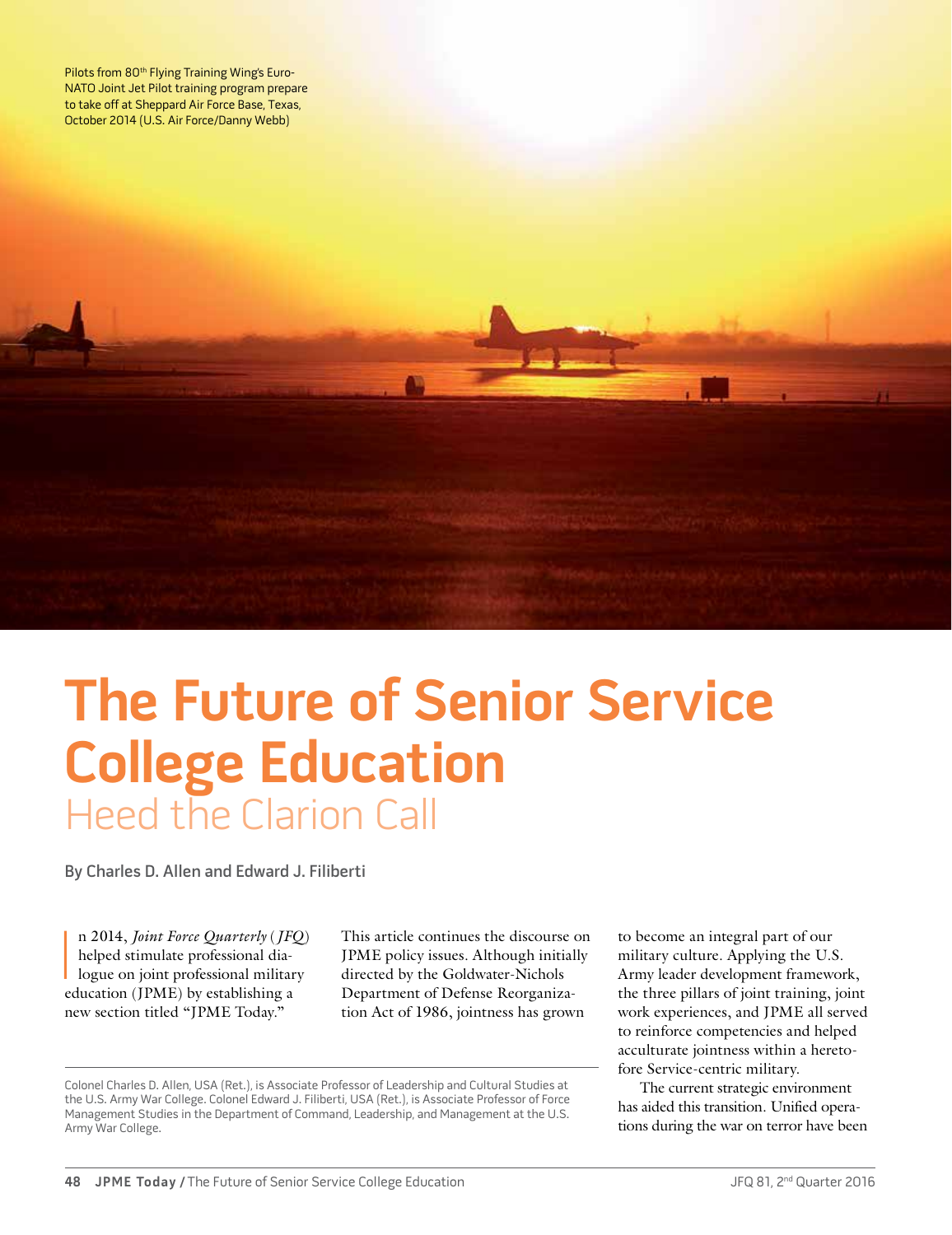inherently joint with officers gaining invaluable *experience* with assignments in joint, interagency, and headquarters and organizations. Focused joint *training* programs also helped prepare leaders and developed their competency in tactical and functional tasks. Notwithstanding, as historian Richard Kohn notes, "The practice of the profession is almost wholly new to an officer at each successive level of responsibility."1 So while joint tactical wartime experiences can serve as a springboard for continued development, at the most senior levels—operational and strategic—attaining these new competencies for our maturing warfighters will continue to depend on *education*.

Importantly, senior level colleges (SLC) provide the key educational venue for this development of critical competencies required at higher levels. While senior fellowships are an important part of broadening the perspectives of senior officers, for most officers, the required foundational knowledge is gained through attendance at resident and distance education programs of the senior Service colleges. As the U.S. military restructures to meet Title 10 manning, training, and equipping demands as well as to provide warfighting capabilities to the joint force, tensions reemerge about where to invest resources, especially during times of fiscal austerity. The purpose of this article is to examine the changed context for leader development and propose several initiatives to posture the U.S. military for future expansion and success in the post-drawdown strategic environment. The most important proposal is to maintain current student throughput and the associated faculty resources—at the senior level. This article primarily focuses on Army senior officer education, but the arguments could be generalized to the joint force.

## **The Challenge to PME**

While providing an important experience base for joint officer development, the war on terror and associated operational demands emphasized in-theater warfighting service and indirectly diminished the perceived value of school attendance. The emphasis

on overseas deployments resulted in routine deferrals from required professional military education (PME).<sup>2</sup> This led to a backlog of SLC deferrals where a good portion of those affected students would still greatly benefit from SLC education. The withdrawal from Iraq and Afghanistan and corresponding drawdown of forces, however, may lead to some misguided policy decisions that fail to capitalize on current SLC throughput to address the backlog as well as expand the base of educated senior officers to meet future military expansion requirements.

Historically, as the military draws down, there has been an institutional compulsion to proportionally reduce attendance at senior PME programs. With the current competition for fiscal resources, the tendency is to equivalently reduce or "salami slice" all institutions and activities. For example, a 20 percent cut in end-strength could be applied across the board to institutional and functional organizations. That would translate to a 20 percent cut in staffing of PME schools and, consequentially by design, a 20 percent reduction in the number of officers educated within those programs. An unstated objective may be to return to pre–war on terror levels for student populations.

In fact, the current drawdown has already driven proportional reductions in manning and resourcing at PME institutions. The Army reduced faculty positions for intermediate level education at the Command and General Staff College and Army War College. Commensurate with the 29 percent budget cuts over recent years at National Defense University (NDU) (which includes the National War College and the Dwight D. Eisenhower School for National Security and Resource Strategy) is the reduction of student selections and throughput.3 For academic year 2015, National War College student enrollment dropped from 224 to 208—just over 9 percent.

In response to both critics and champions of PME, NDU unveiled "Break Out" as its campaign strategy for the education of senior leaders at the same time as the Army War College leaders

published their academic campaign plan in *JFQ*. 4 Both sought to reinforce the relevancy of their institutions to national defense. Reforms at the Army War College also focused on faculty credentialing along with the development and delivery of a curriculum that addressed concerns about the rigor of senior PME. Although these are important measures to improve the educational programs of the SLC, none of these efforts addresses the important opportunity of increasing the proportion of SLC graduates within the post-drawdown senior officer population by maintaining current throughput.

A key question to address for this drawdown remains: Is a reduction in the number of educated senior officers and civilians that is proportionate with force cutbacks prudent for the joint force? This is an important question to address given the frequently stated imperative to invest in leader development and education during periods of military drawdown. Historical examples often cite the interwar period between World War I and II, the resumption of senior military officer education with the start of the Korean War, and the re-professionalization of the force following the Vietnam War.

## **Realities of the Strategic Environment**

The contemporary operational and strategic environments are no less unstable or uncertain than those historical examples and are likely to pose similar or arguably even greater leader education challenges for the joint force. As the Service with the largest manpower authorizations (nearly 1.5 million strong when counting Active, Reserve, and civilian components), developing adequate numbers of Army senior leaders while drawing down may be the sine qua non for responding to future expansion requirements. With fewer senior officers on hand, those we retain must be the best that we can make them.

While the 2012 Defense Strategic Guidance (DSG) directed a rebalance to the Asia-Pacific region, the strategic environment continues to reveal challenges elsewhere. As Yogi Berra once stated,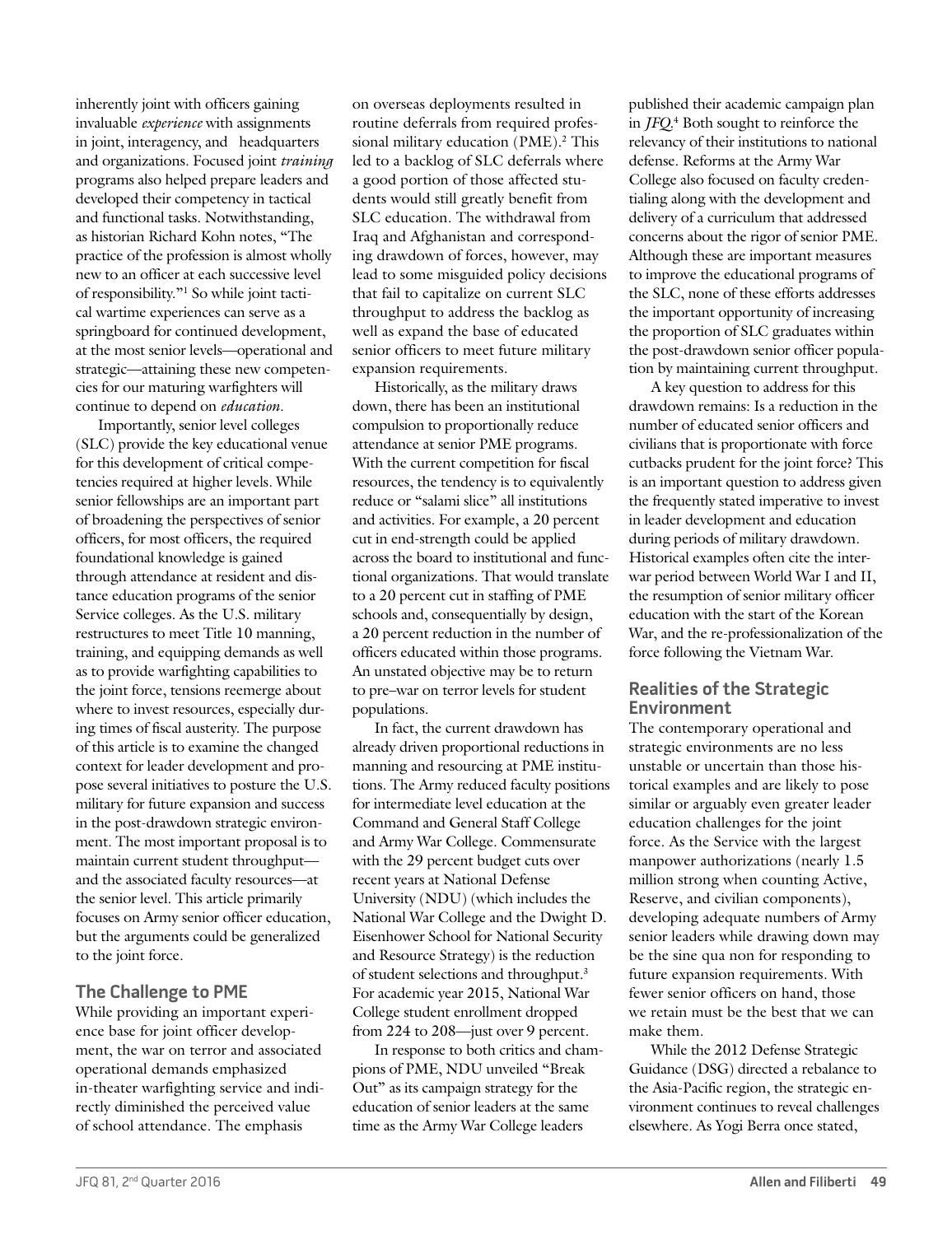"The future ain't what it used to be." A corollary might be that with the increasingly volatile environment, "It never will be." Just in the past year, emerging crises in Ukraine with Russia and the Middle East and the Levant as well as the Ebola emergency response in West Africa demonstrated that the Army is expected and required to respond with its existing forces across a wide range of mission sets. Such operations call for adaptive, strategic leaders who have talented and expert senior officers in command and on their staffs. Importantly, the DSG recognizes "our inability to predict the future" and directs that the Department of Defense (DOD) "will manage the force in ways that protect its ability to regenerate capabilities that might be needed to meet future, unforeseen demands, *maintaining intellectual capital and rank structure that could be called upon to expand key elements of the force*" (emphasis added).5

**Provide Capability and Capacity** Despite the pressures to reduce defense spending, the U.S. military will still be called on to employ its available *capabilities* based upon the operational and strategic demands of an increasingly unstable global environment. Given persistent conflict and reduced force structure because of political and fiscal realities, the joint force will require the repetitive assignment and rotation of its field-grade and most senior military officers into key strategic level headquarters and organizations. Thus, the joint force will need talented and educated leaders and managers from the Services to provide the *capacity* to fulfill rotational assignments that persistent conflict demands. Mission success will be dependent on expert knowledge, judgment, and strategic leadership competencies of experienced and appropriately educated leaders. Accordingly, mid- and senior-grade officers will assume a host of new key and essential positions as additional joint headquarters and staffs are established or augmented to deal with a wide range of *emerging* operational demands.

Accordingly, the years of persistent conflict have also institutionalized a

range of policies that assure nearly every available officer will be rotated into key and essential positions. For instance, Congress established laws and DOD promulgated policies placing limits on deployment-to-dwell ratios for both units and *individuals*. 6 These measures require the tracking and reporting of deployments and set thresholds that require the Service secretaries' or the Secretary of the Defense's approval to exceed. This will limit the repeated use of selectively educated senior officers.

The Army's present challenge is to meet drawdown requirements for an endstrength of 450,000 Soldiers by fiscal year 2018. With the all-too-real prospects of a second sequestration, this drawdown may be continued to reach 420,000 under the provisions of the Budget Control Act of 2011.7 The nightmare scenario for the Army includes the prospect of reducing Active Component (AC) end-strength to 380,000 or lower depending upon competing budget pressures driven by the U.S. economic and political climates.

**Senior Education Requirements** In an Army based on detailed force planning and documented requirements, it seems implausible that the Service does not have explicit requirements for senior officer education or a plan to distribute the valuable JMPE graduates and their intellectual capital to key and essential positions within the force. It does have a policy for officer development that addresses senior Service college education for command and staff positions requiring "a thorough knowledge of strategy and the art and science of developing and using instruments of national power . . . during peace and war. This knowledge is necessary in order to perform Army, Joint, or Defense Agency operations at the strategic level."8 Within DOD, this is Military Education Level 1 (MEL 1) for selected successful lieutenant colonels and colonels at the respective grades of O5 and O6. Civilians in the GS-14 and GS-15 grades are also offered MEL 1 opportunities.

One method of identifying SLC attendance requirements is to identify specific positions on manning authorization documents that require MEL 1 to support successful individual leader and organizational performance. Given a specific number of positions, the Army personnel management system could then select the requisite number of officers (by grade and specialty) to attend SLC venues and then distribute those officers to the force to fill those billets. This method would seem to be the preferred way for the Army to do business, identifying requirements and then filling them. It has been discussed often but never implemented due to the constraints it would place on the personnel management system.

While designating certain billets as MEL 1 may be reassuring to the Army bureaucracy, it ignores or at least downplays the broader purpose: The development of the requisite Army leaders and institutionalizing the flexibility demanded by emerging requirements and the likely expansion of the force. We cannot afford a management approach that breaks down when faced with realworld requirements and inevitable crises. The Army Leader Development Strategy (ALDS) sets the goal of providing "the right officer with the right education at the right time."9 We believe the goal should be more explicit for senior leaders—*to develop the greatest number of high potential officers in order to provide the Army with the pool of talented, educated officers to act as strategic leaders and senior advisors through MEL 1/SLC experience*. These officers have a greater likelihood of being promoted and selected for service at the O6 grade and beyond. Realistically, they will likely have multiple assignments during the remainder of their careers, with one or more postings requiring SLC education.

There are impediments, however. In large measure, the Army is dealing with an artifact of the war on terror, which placed a premium on service in key positions within the deployed operational force over JPME attendance. This led to a culture of deferral for PME where being selected was more important than attending SLC. Members of the profession of arms in the AC and Active Competitive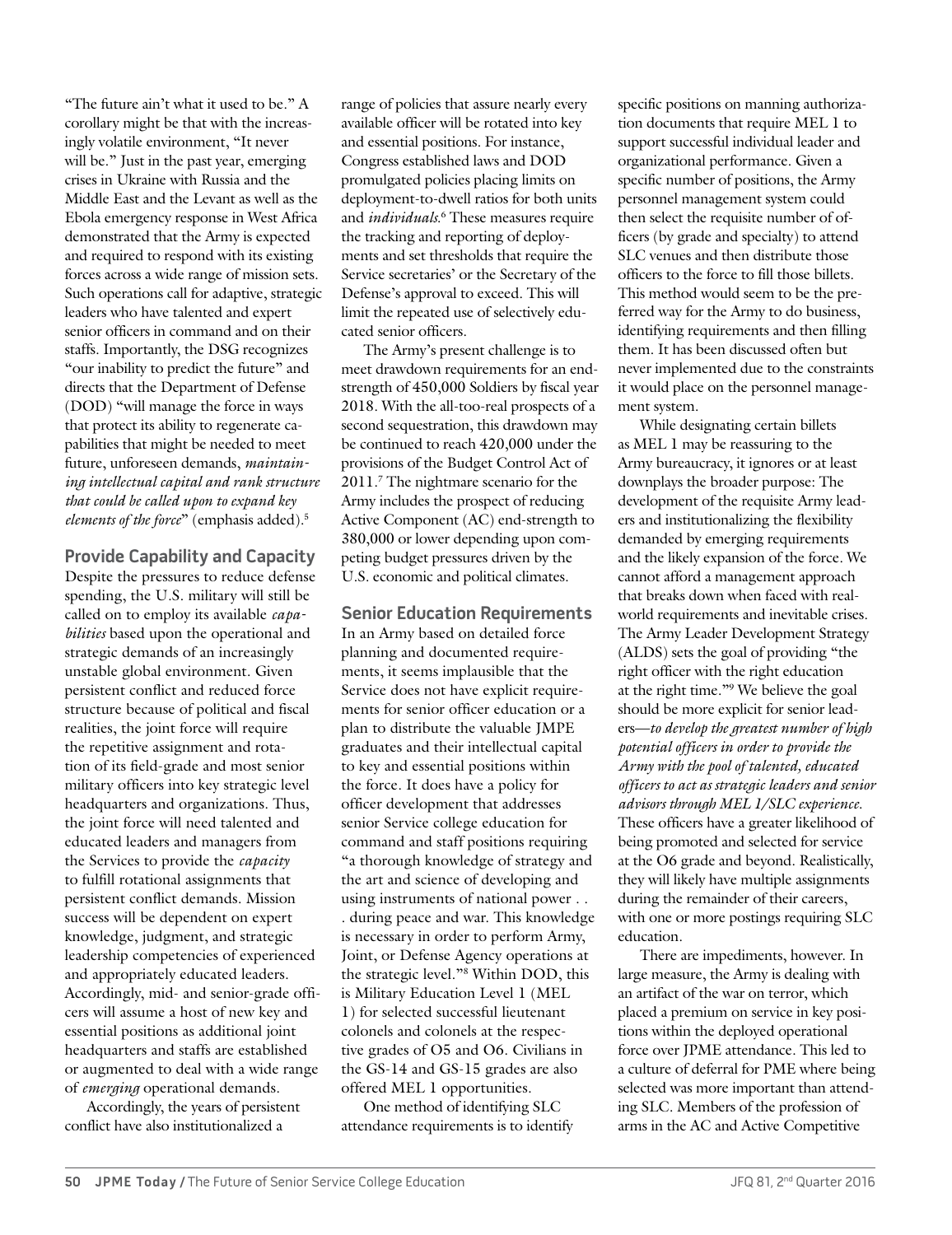

Members of 366<sup>th</sup> Fighter Wing train alongside Army and Marine Corps affiliates during capstone training event, November 2014 (U.S. Air Force/Roy Lynch)

Categories (ACC) watched and learned that it was possible to succeed without PME attendance. Concomitantly, the Army culture shifted over the past decade of war to one that generally dismissed education in the face of demands for training and operational experience. The opportunity now exists to reset such "beliefs and expected behaviors" with the AC and ACC officers.

The key to attaining the ALDS goal is to embed PME attendance into the culture of the Army where being MEL 1 credentialed is what successful professionals strive to achieve and how they obtain those key billets. This is now the case within the Reserve Component (as evidenced by sustained demand for Distance Education Program attendance) and within some Special Branches (with requests for increased number of MEL 1 slots).

The greatest redress to this war on terror cultural artifact has been Army Chief of Staff guidance that requires MEL 1 completion prior to assuming command or assignment to key billets as well as additional scrutiny of deferments by elevating the approval authority. In November 2014, Air Force Chief of Staff General Mark Welsh also directed a rebalancing of PME within his Service: "to be promoted to colonel, lieutenant colonels must have finished senior developmental education at Air War College, or an equivalent [MEL 1] program."10

While the number of operational deferments has been greatly reduced, the Army still needs a few years to recover from the shift in priorities that reduced educational attendance for more than a decade during the Operation *Enduring Freedom* and Operation *Iraqi Freedom* conflicts—hence the need for a second "clarion call."11

## **The Army Case**

For the 2014 academic year, 946 seats were available for Army officers in the Active and Reserve components. Of these, 527 seats were in the Resident Education Program and the Army War College Fellowship Program; 419 seats were in the Distance Education

Program. ACC officers occupied 390 of the 527 seats in the resident and 61 seats in the fellowship programs, as well as 60 of the 419 seats in the distance program. Under current Army processes, the number of officers selected for senior-level education depends largely on the capacity at the various colleges and in the fellowship program—not on validated educational requirements for specific billets in the operating and generating forces.

Previous studies by the Department of the Army examined O5 and O6 positions and determined that approximately 75 percent of O6 positions required MEL 1. A 2012 Army-funded RAND study was unsuccessful in explicitly identifying MEL 1 requirements across Army organizations.<sup>12</sup> Although the Army seeks and values MEL 1 graduates, RAND found no consistent rationale to validate MEL 1 assignment requirements. The RAND study confirmed the conclusion of prior studies that attendance is dictated principally from the capacity of MEL 1 institutions. Even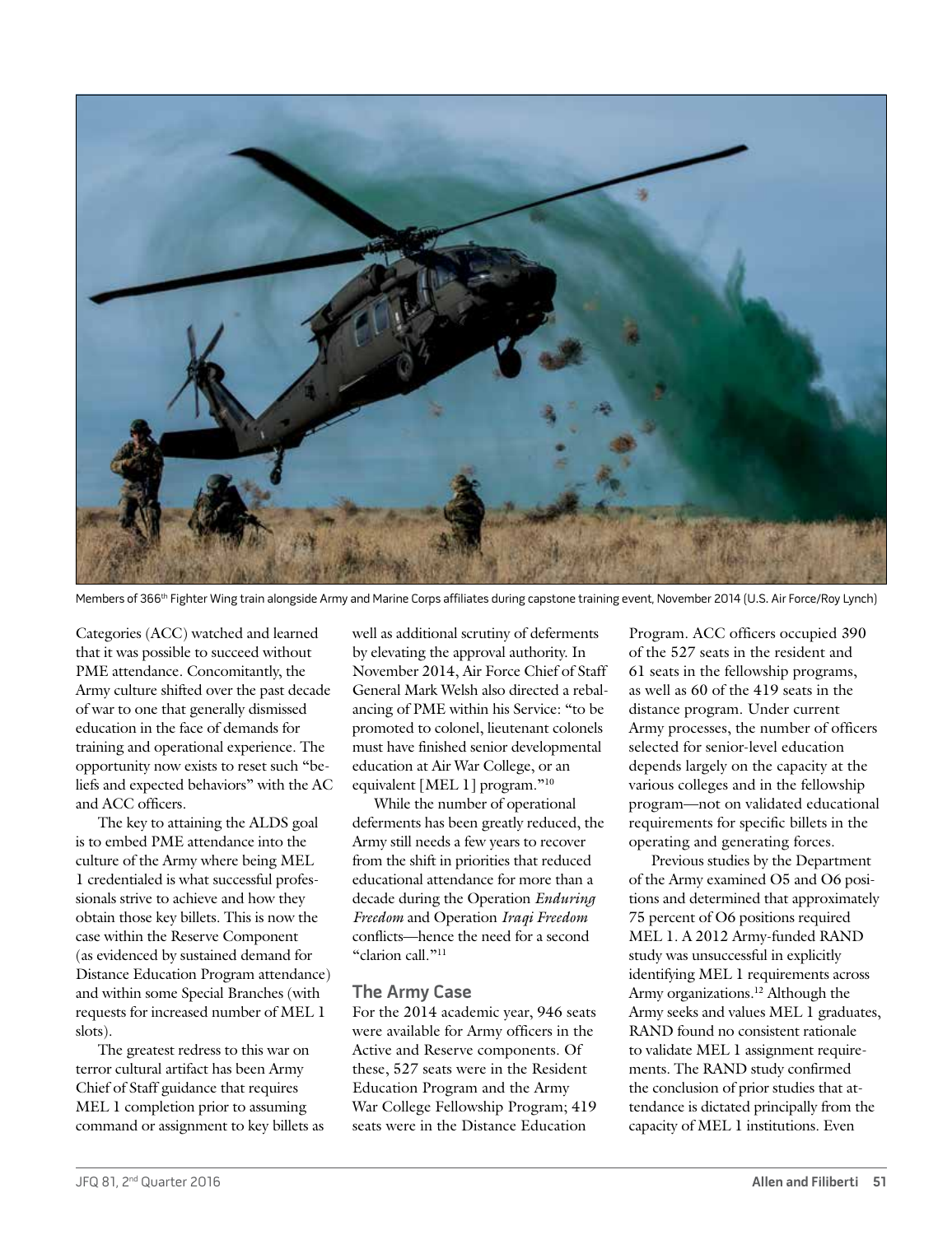

Students from National Defense University listen to brief in combat direction center aboard USS Shiloh in Yokosuka, Japan, October 2014 (U.S. Navy/Liam Kennedy)

during the "Grow the Army" initiative to support the surge of units for *Enduring Freedom* and *Iraqi Freedom*, the number of seats for uniformed officers remained steady. Paradoxically, during those years the Army War College was permitted to expand its capacity by adding four seminars to accommodate an increase in International Fellows (IFs) (from 40 to 80) attending the Resident Education Program. The other attendance numbers stayed fairly constant with some wide swings in Reserve Component attendance based upon approved AC deferrals.

For fiscal years 2012–2015, approximately 74 percent of Active and Reserve component O6 officers have completed or will complete MEL 1. Of particular interest, 77 percent of currently serving ACC O6s are MEL 1 qualified or are attending a MEL 1–producing venue. These percentages approximate the proportion of billets (75 percent) previously found to require MEL 1 education. What the 74 percent of the total O6 population qualified as MEL 1 compared to the approximate 75 percent of positions requiring that level of education does not account for is that MEL 1 graduates will generally serve in two to three different senior leader positions before retiring. This makes management of MEL 1 officers problematic, especially given that

those MEL 1 positions are currently not coded, and it also leaves the "bench" empty for when the MEL 1 positions are invariably expanded during periods of war.

The projected reduction of Army force structure decreases the AC from 569,000 to 490,000 for fiscal year 2016 with much smaller reductions in the Reserve (1,000) and National Guard (8,000). The Department of the Army G1 projects that the operating strength of ACC O6s will be reduced by 11.2 percent and ACC O5s by 14.2 percent—a combined reduction of 12.5 percent by 2018. A salami-slice reduction in Army War College capacity proportional to the end-strength reduction would reduce ACC students by 12.5 percent (167 to 146 officers). To meet JPME seminar composition requirements, there would be a corresponding reduction in the number of IF, civilian, and other Service attendees for the Resident Education Program.

# **A Strategic Choice**

A stated goal of the Army Chief of Staff is to increase the quality of the officer corps to meet the demands of an increasingly complex strategic and operational environment and to enable the rapid expansion of the Army. The scope

of this increased demand can be extensive. For instance, during the start of the war on terror, the number of Army O5 and O6 positions to support DOD, North Atlantic Treaty Organization, joint, and special operations force activities grew by over 500. This demand equates to around 5.5 percent of the projected total O6/O5 AC population in fiscal year 2018 and almost 4 percent across all (Active and Reserve) component O6/O5 populations.

Maintaining the current throughput of Army officers across all SLC venues would increase the percentage of O6 MEL 1–qualified officers from approximately 74 to around 78. Importantly, the proportion of MEL 1 ACC O6s would increase from about 77 percent to 89 percent, significantly adding to the quality of the bench of the smaller pool of officers. We have also seen the number of deferments decline due to the reduction in operations tempo and policy decisions by Army senior leaders. Consequently, SLC attendance should occur earlier in an officer's career—immediately following successful O5-level command or equivalent. Combined with sustained throughput, this would increase the proportion of Army O6 MEL 1 ACC graduates in the force to 90 percent or more. Importantly, this would increase the proportion of Army MEL 1 graduates across the Active and Reserve components to more than 80 percent of serving O6s.

## **Implications**

In 2004, Defense Secretary Donald Rumsfeld notoriously remarked that "you go to war with the Army you have, not the Army you might want or wish to have."13 While he was severely criticized for what was interpreted as a flippant response to a Soldier's issue with Humvee armor protection, it brings to light a force management truism. The military must respond to crises with what we have and, at the senior level, with those whom we have. For most projected contingencies, there will likely be limited time to train, educate, and gain the senior leader experience necessary to fill key positions compe-